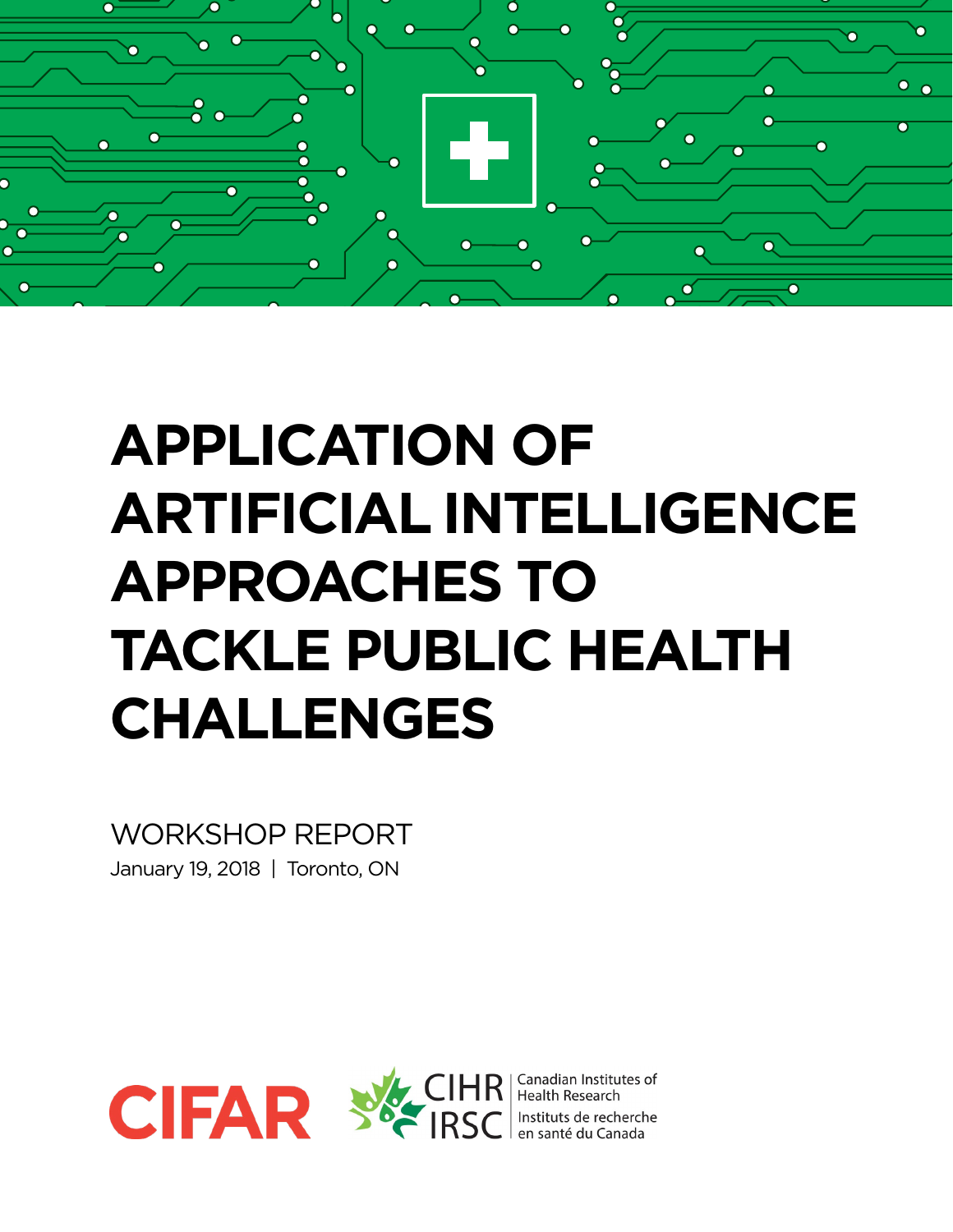# TABLE OF CONTENTS

| <b>Background</b>                                                                      |                |
|----------------------------------------------------------------------------------------|----------------|
| <b>Key Themes and Recommendations</b>                                                  | $\mathbf 2$    |
| SETTING THE STAGE                                                                      | $\mathcal{P}$  |
| <b>EXCITING OPPORTUNITIES IN POPULATION AND PUBLIC</b><br>HEALTH TO APPLY ALAPPROACHES | 4              |
| IDENTIFIED CHALLENGES RELATED TO ALAND PPH                                             | 4              |
| WHAT IS NEEDED TO MOVE FORWARD, AND HOW?                                               | 6              |
| KNOW-HOW AND RESOURCES                                                                 | 7              |
| <b>NETWORKS</b>                                                                        | 7              |
| POLICY & SOCIETY                                                                       | $\overline{7}$ |
| <b>Final Reflections &amp; Next Steps</b>                                              | 8              |
| <b>Appendix A: Workshop Agenda</b>                                                     |                |
| <b>Appendix B: Workshop Participant List</b>                                           |                |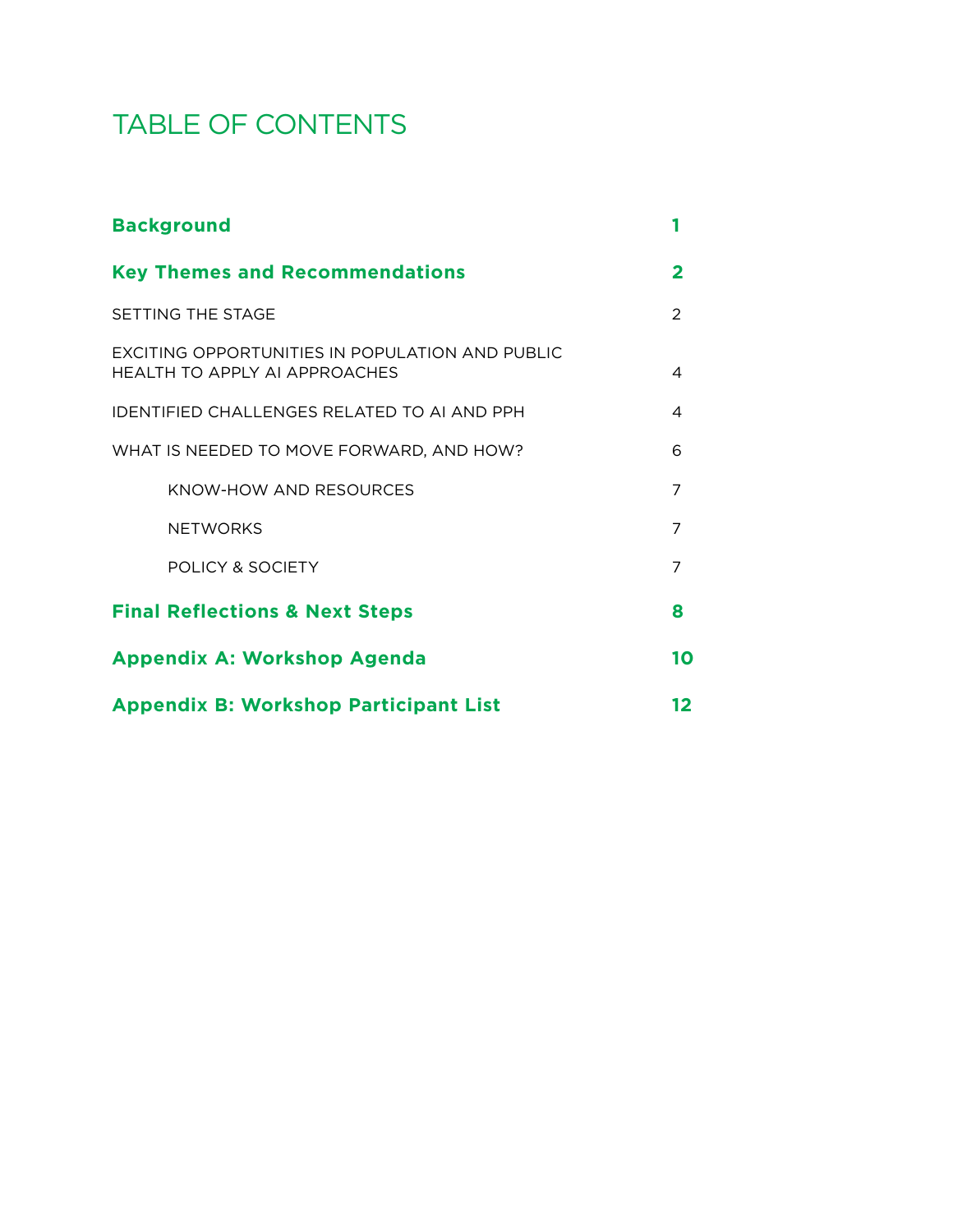# BACKGROUND

Advances in artificial intelligence (AI) and machine learning (ML) have proven useful in many research domains and have been applied successfully in various health-related fields, including: genetic research, medical diagnostics, drug discovery, image recognition, and personalized medicine. However, far less attention has been given to public health applications. Yet, the potential for use of AI and ML methods is promising and offers opportunities to infer new knowledge on trends and complex interactions from large sets of heterogeneous data using integrated analyses in public health.

Through an environmental scan commissioned by CIHR-IPPH, it was found that the variety of schools in Canada publishing in this area is limited, with active teams based in British Columbia and Quebec contributing unique publications in the field of AI and public health. The top three universities identified as publishing in the AI and public health field included McGill University, the University of British Columbia, and Université Laval. However, the low rate of academic output across Canada to date suggests that there is limited expertise at the cross-section of AI and public health. Therefore, there is a need to invest in training opportunities and skill development for public health researchers in AI approaches.

Given the rapid development of new computational technologies and wide-ranging potential of application in public health, the Canadian Institutes of Health Research's Institute of Population and Public Health (CIHR-IPPH) and the Canadian Institute for Advanced Research (CIFAR) jointly hosted a workshop on January 19, 2018, to facilitate connections between researchers from the public health and AI fields and collectively identify strategic areas of exploration. This workshop brought together an interdisciplinary group of researchers with expertise in areas including public health, ML, biostatistics, epidemiology, mobile health technology, population health, surveillance, and health informatics.

The workshop was jointly chaired by Dr. Alan Bernstein, President and CEO of the Canadian Institute for Advanced Research (CIFAR) and Dr. Steven Hoffman, Scientific Director of the Canadian Institutes of Health Research's Institute of Population and Public Health (CIHR-IPPH). Sessions were also moderated by Drs. Marisa Creatore (CIHR-IPPH) and Rachel Parker (CIFAR). CIHR-IPPH and CIFAR have developed a partnership focused on encouraging collaborations between researchers working in the areas of population and public health and those in the engineering and computer sciences who are focused on AI methods, in order to build capacity in using AI approaches for public health challenges. As a first step in this partnership, CIHR-IPPH and CIFAR co-hosted this workshop with the objectives of:

- Generating priority research questions that would benefit from using ML and AI approaches at the intersection of public health
- Catalyzing linkages and interactions between interdisciplinary researchers to generate cross-disciplinary collaborations and discuss how such networks can be supported
- Mobilizing the development of grant proposals in this innovative field

The full agenda for the day and workshop participant list can be found in Appendices A and B.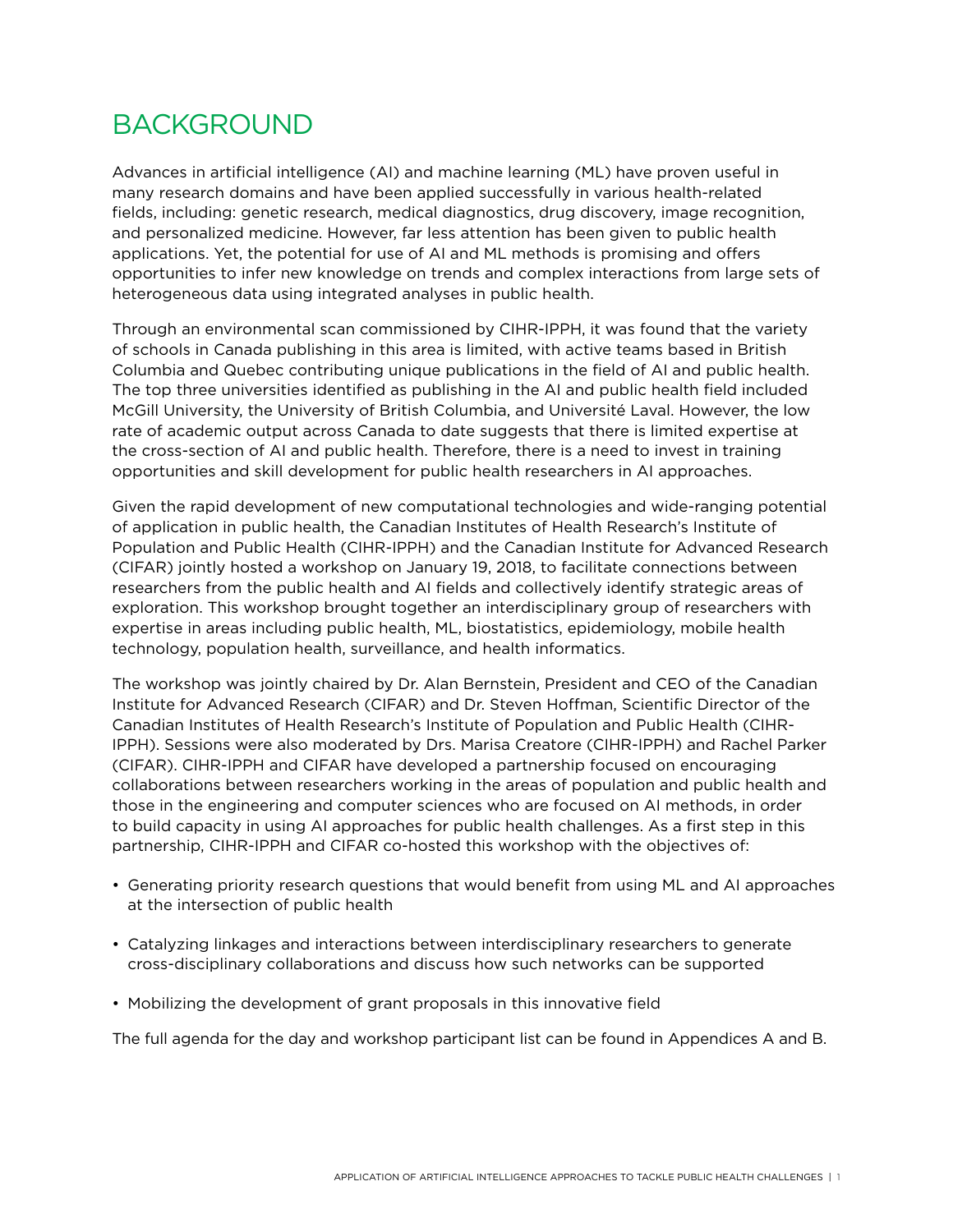# KEY THEMES AND RECOMMENDATIONS

The following key points and suggestions were made in response to Setting the Stage presentations from Dr. John Brownstein (Chief Innovation Officer, Boston Children's Hospital) and Dr. Anna Goldenberg (Scientist, Genetics and Genome Biology, SickKids Research Institute) and group discussion.

### **Setting the Stage**

- **Partnerships with Private Sector:** Participants asked for advice on how to develop relationships, how to achieve buy-in with companies in the private sector, and how to foster connections to access proprietary information. Dr. Brownstein noted cost-related challenges associated with accessing privately-held data and navigating application programming interfaces (APIs) for information access. Dr. Brownstein noted that some private sector companies have policies on health-related queries, and that fair and continuous access is possible through building relationships with the private sector.
- **Access to Data:** How to facilitate access to data in Canada was a central theme of the discussion, and participants stressed that there needs to be a pan-Canadian effort to modernize data strategies across data centres. Data repositories held by institutions such as the Institute for Clinical Evaluative Sciences (ICES) and Manitoba Centre for Health Policy (MCHP) were noted as providing excellent opportunities for researchers to access large sets of data and apply AI methods to this data. The need to modernize older data infrastructure was emphasized in this discussion, and participants indicated that researchers must vocalize the types of infrastructure needed to apply innovative AI methods to research. Participants highlighted that data should be thought of as facilitating both opportunities and challenges.
- **Need for Training:** Participants indicated that finding students with the skills to use and apply ML and AI methods is challenging and noted that this challenge is a key barrier. One idea that was posed was developing a pan-Canadian, tri-council graduate training program, using block funding, to build skills and capacity in ML and AI techniques.

Reflections and comments shared throughout the workshop are summarized below under the three topics discussed during the workshop: exciting opportunities in public health to apply AI approaches; potential challenges related to AI and public health; and what is needed to move forward and how.

### **Exciting Opportunities in Population and Public Health to apply AI Approaches**

Workshop participants shared promising opportunities that exist where AI approaches could be applied to public health. Participants identified two types of opportunities: using AI to improve upon existing methods to answer a question; and addressing a novel question or challenge using AI that could not be done before using traditional methods. Participants also reflected on which of these opportunities could be addressed in the immediate and longer terms. Areas of opportunity identified by participants included:

• **Tools to Support Interventions and Healthy Behaviours:** PParticipants identified exciting opportunities in which AI can be used as a tool to promote healthy behaviours. Participants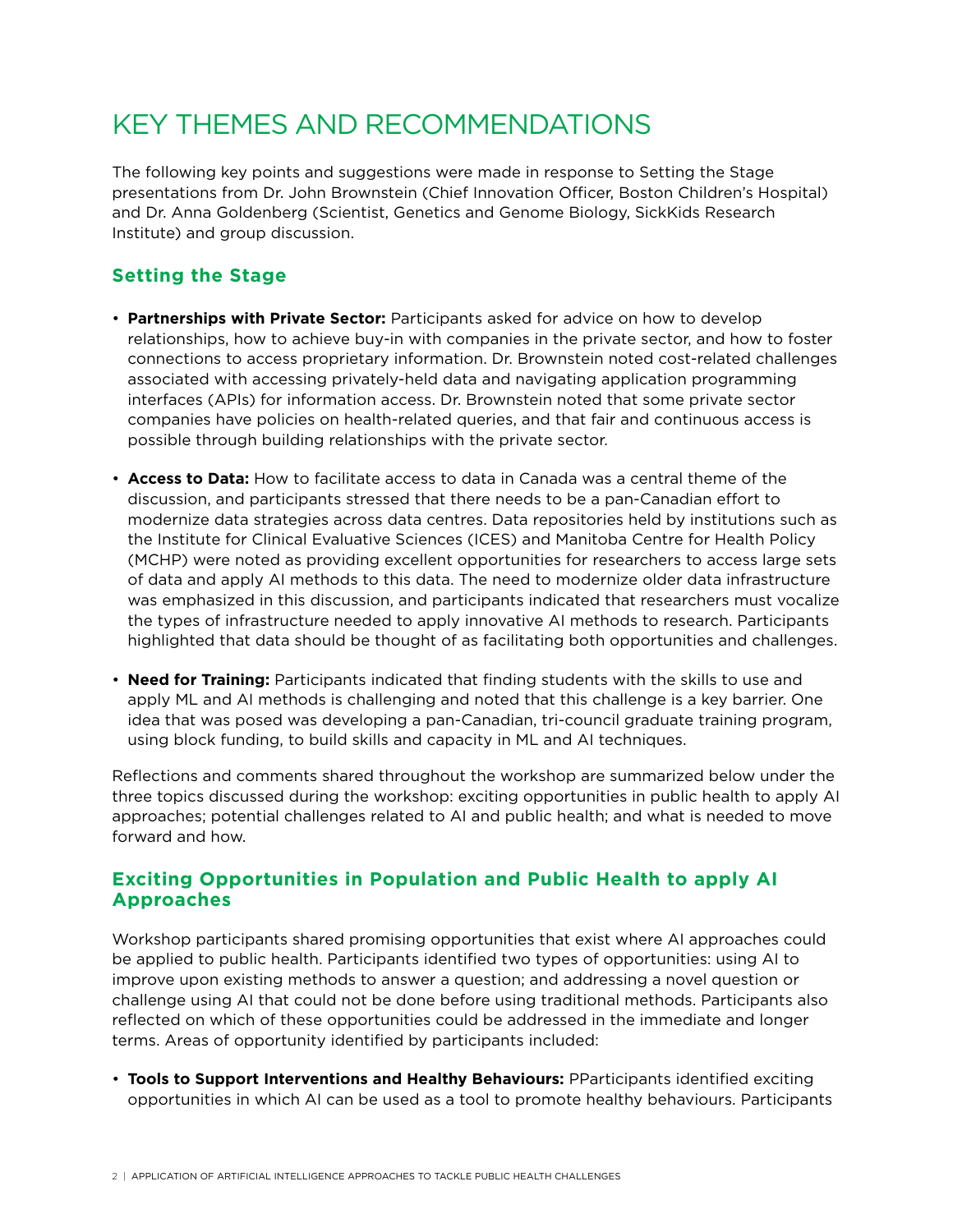mentioned utilizing AI for predictive analytics to identify and predict segments of a population at risk or to predict temporal or spatial patterns of risk, as well as to help inform how to target those risks. These tools can be used at multiple levels, including at the broader health systems level, for public health decision-making. An example raised during discussions was informal care networks (such as family, close friends, individuals with addictions), which often are under-resourced, under-supported, and poorly understood. AI tools embedded in mobile or online technologies can be used to target resources in light of risk, by being able to share information early with individuals, care networks and health providers based on acute need of extra social support. These tools can further engage and empower the public, changing how we communicate in public health. Smartphone and mobile applications are tools that could facilitate healthy decision-making by monitoring behaviours and collecting personal data such as mental health and social networks.

- **Understanding Pathways to Effect:** Population health intervention research and implementation science that is currently being done in Canada can be enhanced using AI approaches, to help us better understand why some interventions work and other do not, in different contexts. Analytic and explanatory AI tools offer the potential to better understand pathways that drive intervention outcomes and can allow public health researchers to capture more complex and comprehensive models. Causal inference methods in ML over time can allow us to better understand these pathways.
- **Cross-sectoral Data Applications:** AI tools increase the potential for applying cross-sectoral analysis to datasets related to the broader social determinants of health, such as education and social services. This information can then be used in decision-making by health and social service sectors to identify at-risk cases that need further support. The finer-grained methods of AI also have the potential to aid in identifying social inequities, similar to the Google Flu tracker, using cross-sectoral data.
- **Learning from Observed Patterns in Complex Systems:** Leveraging machines and techniques such as natural language processing (NLP) to find patterns and make connections and linkages across multiple datasets offers advantages to obtain evidence that can help inform decision-making for policymakers and public health organizations.
- **Integrating AI in Research Processes:** Interactions between automated and human decision strategies, also referred to as "human in the loop" strategies, can be used to refine research processes and make them more robust. This can help inform deep learning to guide individuals in their research, and visualization techniques can be utilized to explain findings from AI and ML systems to develop confidence and transparency in the findings. Crossdiscipline learning on how to refine research processes will also be important to further integration.
- **Modelling Policy Decisions and Public Health Effects:** There is an opportunity for AI approaches to be used to model policy decisions and to understand the effects of these decisions on public health.
- **Changing Frameworks with Privacy Laws and Policies:** Exploring differences between privacy law changes in Canada, the US, and the EU, there is an appetite for data linkage given these policy changes and an opportunity for a case study on how these differences will play out across jurisdictions.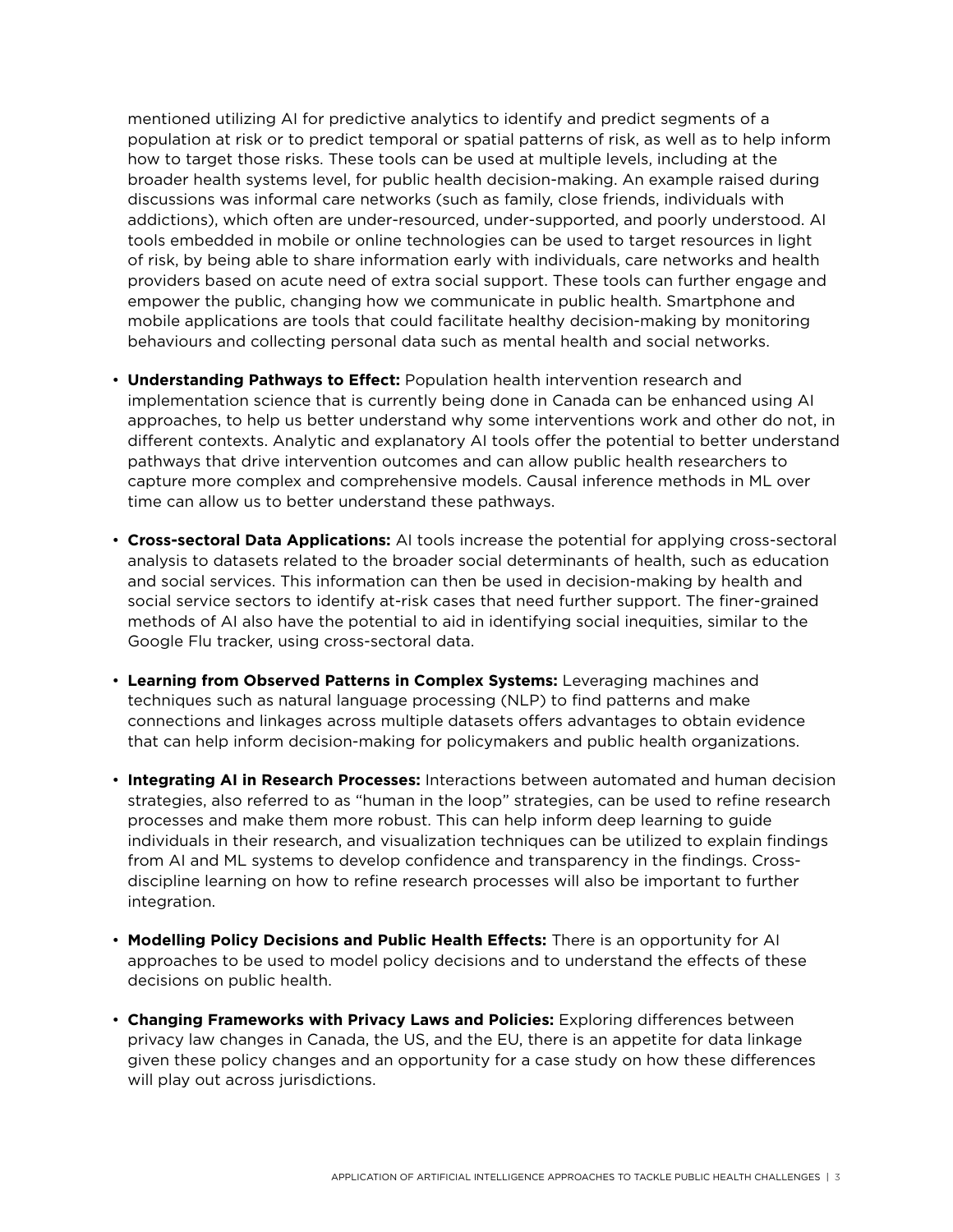- **Data Availability and Accessibility:** There is an increasing availability of semanticallyaligned data, and with automation using ML, institutions can increase data accessibility, by providing details on why and when the data were collected (meta-data). The availability of data produced by the private sector also poses opportunities for public health to utilize and link these data, as well as market data (ex. food purchasing data) to existing health datasets.
- **Understanding Bias and Social Inequities:** Public health can play a role in trying to understand bias and where it is coming from in AI and ML. Public health is also in a position of identifying key examples of what AI and ML could be used for, and examples of when either its use may not be effective or potentially could introduce inequities.
- **Collectively Explore Solutions:** Although there is no "one-size-fits-all" AI approach, we are now at a point where we can start to identify areas of shared interest for ML/AI researchers and for public health researchers, to determine where these interests intersect so that we can strategically support and act at these intersections.

Additional recommendations and general comments made during group discussion included:

- **Alignment of Tri-Council Objectives:** Collaboration with tri-council funding agencies was mentioned as opportune to advancing the application of AI in public health.
- **Population-level Social Interactions and Behaviours:** At the intersections of systems science and data science, innovative AI approaches may allow for the ability to address broader social and global issues such as climate change, conflict, and instability, from a discovery perspective using computational approaches.
- **Outbreak Management:** There is potential to apply AI approaches to outbreak management, as silos in health information across ministries make it difficult to address pressing outbreaks that have happened in the past (ex. Ebola, SARS, H1N1). Real-time problem solving during infectious disease outbreaks can be supported by ML in the future.

### **Identified Challenges related to AI and PPH**

Workshop participants discussed potential challenges that could result from the application of AI approaches to public health research. Participants considered both short-term and longterm challenges, and identified the following challenges as top priorities:

- **Data Sharing:** There is a sense of hesitation to share, store, and link data from public, private, and quasi-public sectors, as well as between, across, and outside jurisdictions. The perceptions of legal challenges and boundaries of social license to operate<sup>1</sup> are unclear and shifts in public perception of data sharing may change how applications of AI are accepted.
	- » *Recommendation:* Principles of open data sharing, including across jurisdictional boundaries, must be clearly defined, and enablers across sectors need to be identified to promote data sharing.

1 Social license to operate (SLO) refers to the nature of relationships between community and industry stakeholders, and societal expectations of how an industry operates.

Moffat, Kieren & Lacey, Justine & Zhang, Airong & Leipold, Sina. (2015). The social licence to operate: A critical review. Forestry - An International Journal of Forest Research. 89. 10.1093/forestry/cpv044.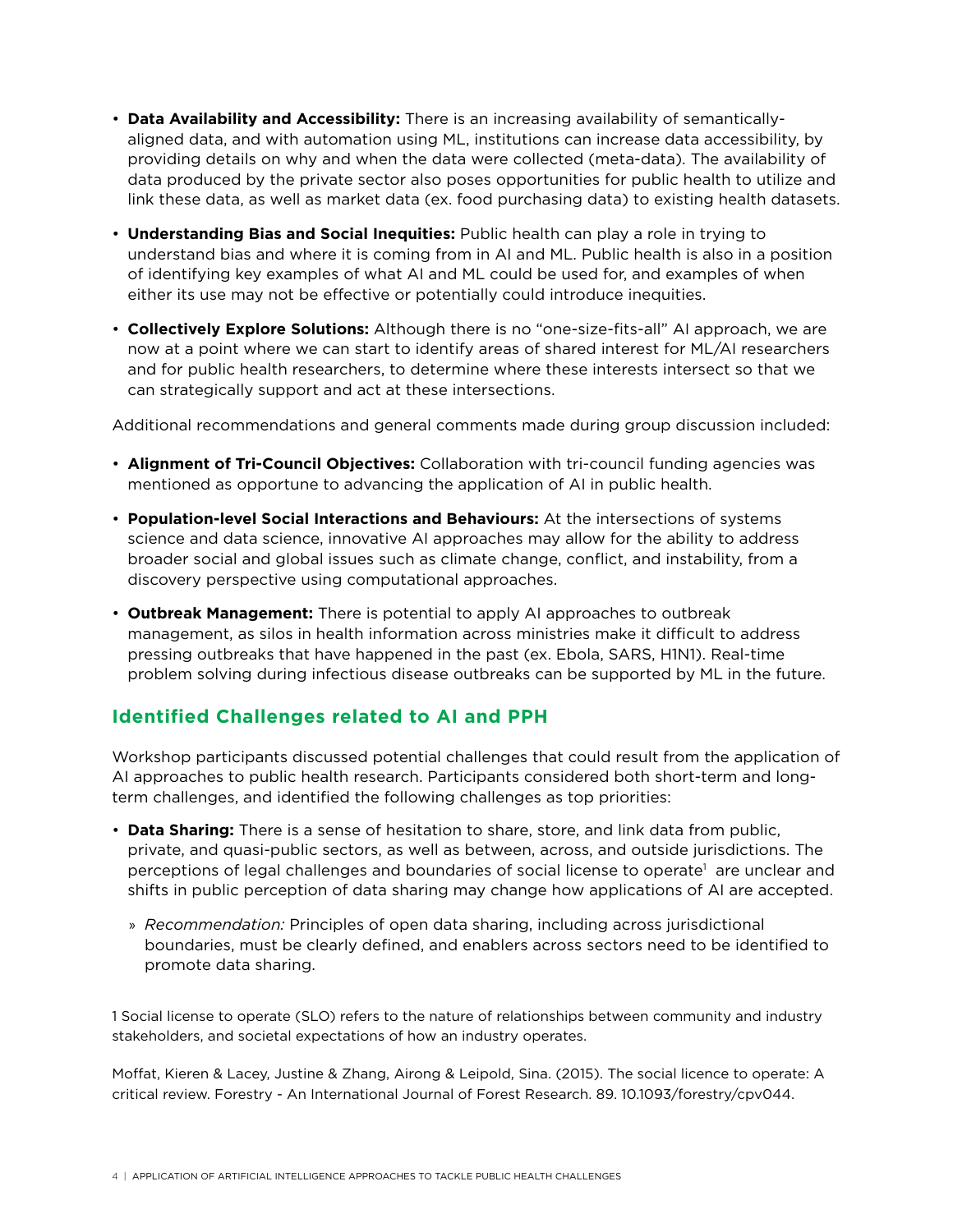- **Relationship-building across Disciplines:** Relationship-building between ML/AI and public health fields was mentioned as a key challenge across breakout groups. In particular, participants highlighted the nature of ML as a discipline being more individual, focused, and precise, and how this differs from the population-level focus of public health. Public health research may not always require AI methods, but may benefit from a ML specialist to help apply ML/AI methods to relevant research questions.
	- » *Recommendations:* Align disciplines to define research questions that are relevant to both fields, and frame alignments to ensure that novel methodologies are generating impact and adding value. Translate knowledge to avoid field-specific jargon when working in a multidisciplinary space to facilitate relationship-building.
- **Fair and Safe AI & ML:** Recognizing the many ethical challenges that AI approaches may pose, participants noted the potential for abuse of technology, which may lead to negative impacts on populations. Vulnerable systems may be exposed to external threats such as hacked datasets (intentional or otherwise), which must be identified. Equity challenges exist with representation in training datasets, and this is an area where public health can contribute insight and resources. The use of cloud data poses a challenge in maintaining confidentiality and is linked to developing infrastructure for advanced computing needs.
	- » *Recommendations:* The use of cloud data and infrastructure in public health research may influence ethics review scoring and resultant funding, therefore this requires clear regulations on its use and applications. Acknowledging added benefit and value to using AI approaches in the public health space should be clearly outlined to ensure a clear benefit for exploring this interaction, rather than adopting unnecessary approaches.
- **Regulation and Access of Information:** Participants questioned access privileges to data and analyses that emerge from applying AI techniques. For example, would private companies or individuals themselves have access to analyses generated through predictions of risk among populations facing public health issues, particularly for sensitive cases such as suicide risk? This information may place burden on at-risk individuals, rather than systems. Furthermore, data collection on personal smartphones, and anonymization and depersonalization of this data was raised as a concern.
	- » *Recommendation:* Results produced using innovative AI approaches need to be regulated accordingly to ensure responsible use and privacy standards are followed, given that there is a potential for commercialization of these methods, including interventions, to produce harm.
- **Navigating Private Sector Partnerships:** Collaboration with private entities introduces multiple challenges, including accessing data, sharing data across jurisdictions, and navigating intellectual property agreements in the private and innovation industries.
- **Defining Public Health Applications of AI:** AI approaches may facilitate existing processing power challenges applied to public health data but determining how to implement these approaches still remains unclear. The health field is focused on which computational algorithm to use for data analysis; however, algorithm development is part of the overall implementation process, and this includes data cleaning. Understanding how validation of algorithms are applied to public health research processes will change its impact and incorporate these processes into practice. Depending on what question is asked, public health research may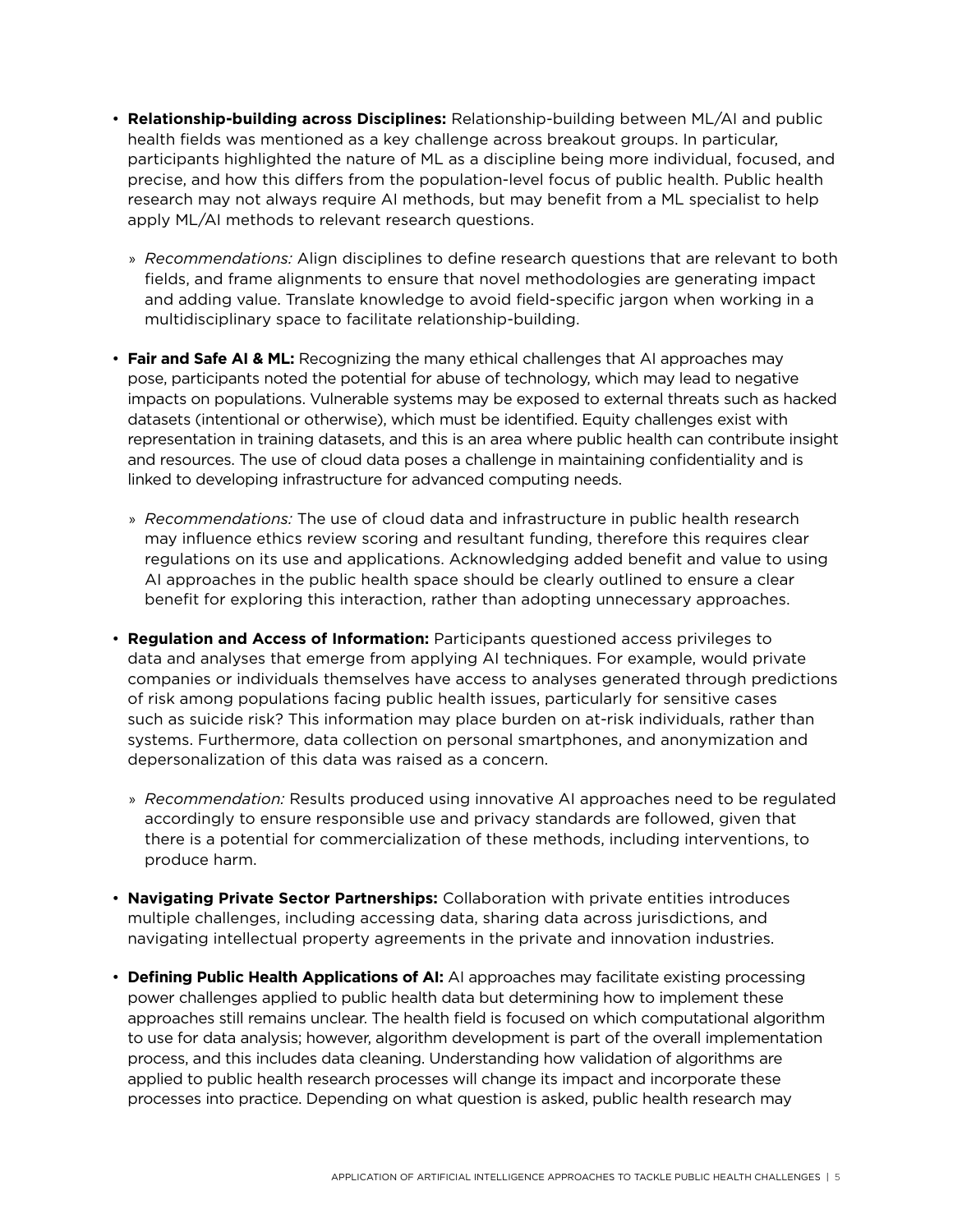require AI systems based on predictive analytics, or causal inference methods in AI. Reconciling techniques used in AI with traditional methods used in epidemiology to produce analyses that can be interpreted with confidence is also an existing challenge for public health.

- » *Recommendation:* Public health and ML/AI researchers need to collaboratively work to define the public health questions, determine the value add of using particular methods, and develop strategies to translate evidence into policies and decisions across disciplines and communities.
- **Fostering AI and Public Health in Education and Training:** Participants raised questions on how to effectively build capacity and train interdisciplinary cohorts of students equipped with skills in both AI and public health. This was categorized as a long-term challenge, and participants noted that trained researchers with comprehensive skillsets in AI are in high demand in academia and the innovation sector. Bioinformatics is one example of a training program that integrates multiple disciplines into a single program, but participants noted that evolving approaches and required skills must be monitored and better understood.
	- » *Recommendation:* Consider how to bring trained AI researchers in to the public health field. Further guidance and training needs to be built into research ethics boards and peer review processes, as innovative AI methods pose complex issues requiring reviewers to better understand the concepts behind what is reviewed.
- **Implementation and Infrastructure:** With innovative AI methods comes the need for highpowered computing and the use of cloud data. Limited validation and implementation of existing algorithms, and infrastructure is needed that often involves privately-owned software and customized, configured control settings. It was also mentioned that smaller provinces may not be prioritized for receiving infrastructure to conduct innovative public health research using AI and ML, but they have unique contexts and features that may enable exciting opportunities for exploration. Participants also acknowledged that implementation science is a concern for policymakers around the world and argued that current funding mechanisms do not offer enough resources to effectively carry out implementation science. AI approaches may help facilitate the implementation science of intervention research which needs exhaustive energy and resources.
	- » *Recommendation:* Since Canada is a leader in implementation science, there is an opportunity to act. This requires infrastructure that involves privately-owned software and customized, configured control settings. A potential solution to address this challenge would be the development of non-project specific data infrastructure that could be accessed and used across public health research. This identified challenge warrants further discussion and collaboration with the Canada Foundation for Innovation (CFI), which invests in research infrastructure across Canada.

### **What is Needed to Move Forward, and How?**

Participants continued the discussion by focusing on actions and next steps needed to move forward with applying AI approaches to public health research. Participants were divided into three focus areas:

- **Know-How and Resources:** training and capacity building
- **Networks:** interdisciplinary partnerships and collaborations across industries and sectors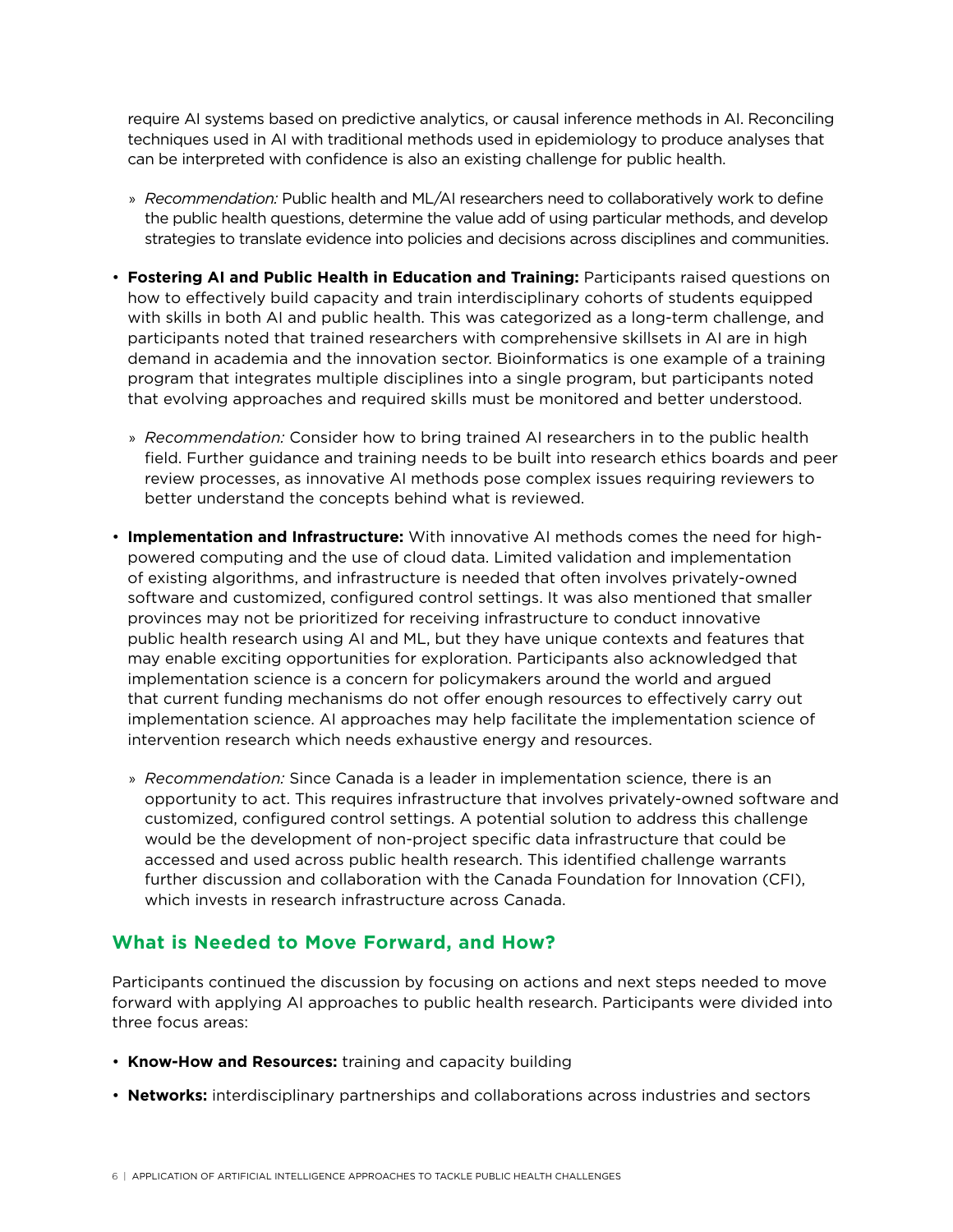• **Policy & Society:** policy considerations, ethics and equity considerations, and societal implications of applying AI to public health research

Actions and next steps recommended by participants are highlighted below:

#### KNOW-HOW AND RESOURCES

- Identify knowledge gaps within public health that are urgent and transformative, that are not easily addressed using traditional public health research methods
- Develop continuum of expertise with respect to training across public health and AI research fields (such as the existing continuum between statistics and public health)
- Facilitate connections between AI/ML and public health researchers with compatible interests to increase capacity
- Educate research ethics boards on innovative AI techniques to provide precedent on how to judge applications appropriately

#### **NETWORKS**

- Incentivize institutions and academia to facilitate networking opportunities for crossdisciplinary connections and learning
- Include frontline practitioners such as public health practitioners and community advocates in cross-disciplinary networking activities
- Engage remote and rural communities, in Canada and globally
- Ensure that partnerships with companies are reciprocal through use of resources (such as IBM Watson) that facilitate the implementation of solutions, and monitor partnerships over time
- Consider incentive models and training for private-public partnerships, given historical challenges with data sharing and intellectual property considerations (such as those faced by 23andMe in the United States)

#### POLICY & SOCIETY

- Need for responsible interpretation of knowledge generated through AI/ML models to ensure policy uptake and implementation is relevant and beneficial to public health
- Engage policymakers from across jurisdictions early in discussions with interdisciplinary groups of researchers to identify public health challenges that could be effectively addressed using AI approaches, as this is an integral step in the uptake of generated knowledge through policy measures
- Leverage greater public awareness to incentivize policymakers' participation
- Address concerns about regulation, including what steps to take after identifying algorithm errors and what errors should or should not be tolerated
- Utilize the **[Grand Challenges model](https://gcgh.grandchallenges.org/about)** as a framework to understand implementation and scale of interventions using AI approaches in public health and define key questions that lead to identified intersections between public health and AI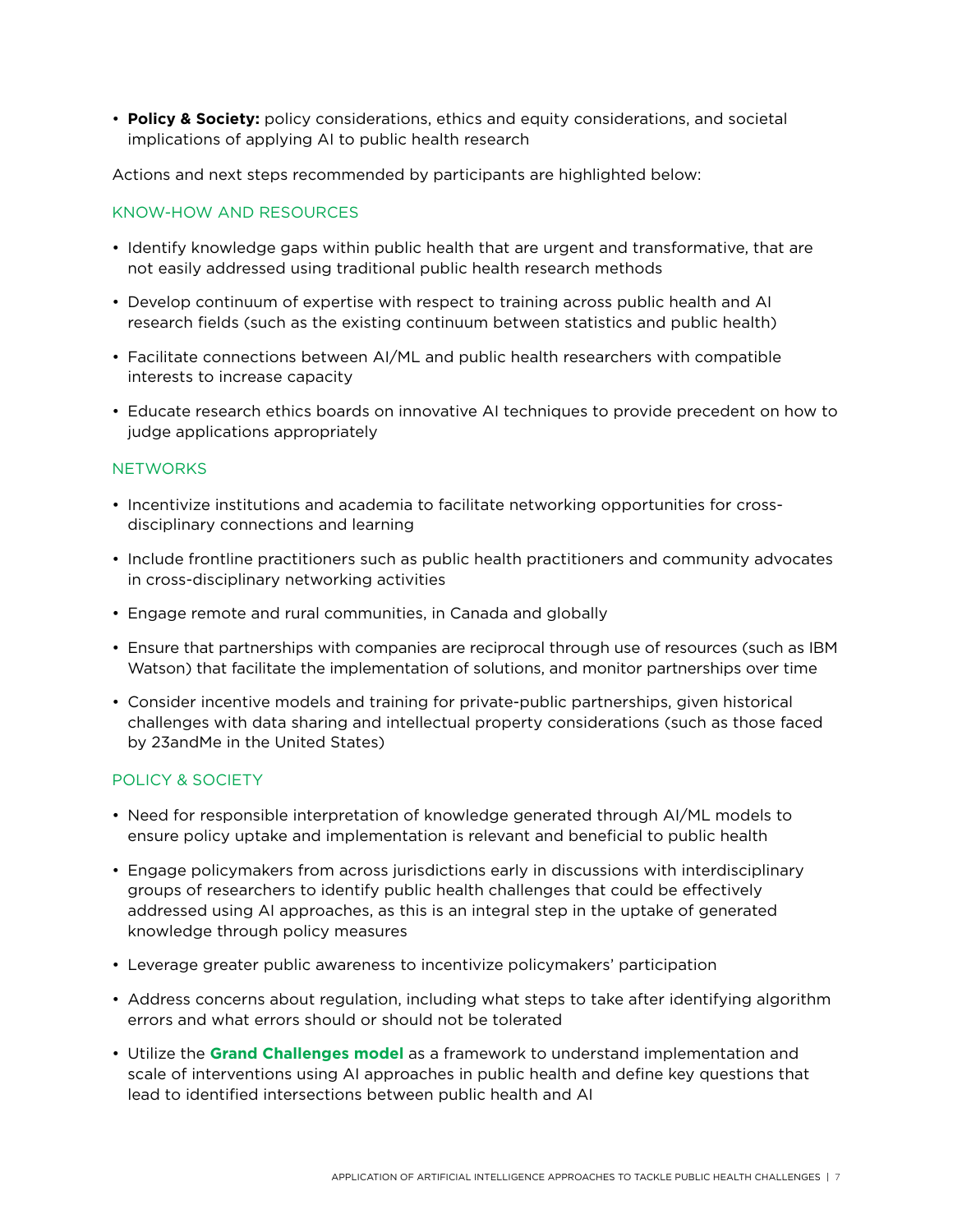# FINAL REFLECTIONS & NEXT STEPS

Take-away messages were summarized by both Dr. Steven Hoffman (CIHR-IPPH) and Dr. John Hepburn (CIFAR), and both posed a call to action to researchers for continued engagement and highlighted the **[op-ed co-published by Dr. Hoffman and Dr. Bernstein in the](https://www.theglobeandmail.com/opinion/fighting-the-flu-we-need-a-new-kind-of-intelligence/article37676339/)** *Globe and [Mail](https://www.theglobeandmail.com/opinion/fighting-the-flu-we-need-a-new-kind-of-intelligence/article37676339/)* on the day of the workshop to mobilize this call to action.

Next steps that were identified included:

- CIHR-IPPH to examine and integrate recommendations from workshop to determine pathways and activities to mobilize in order to identify intersecting areas of interest
- Follow-up with participants and plan to co-organize future workshops for networking among researchers and stakeholders in the AI/ML and public health fields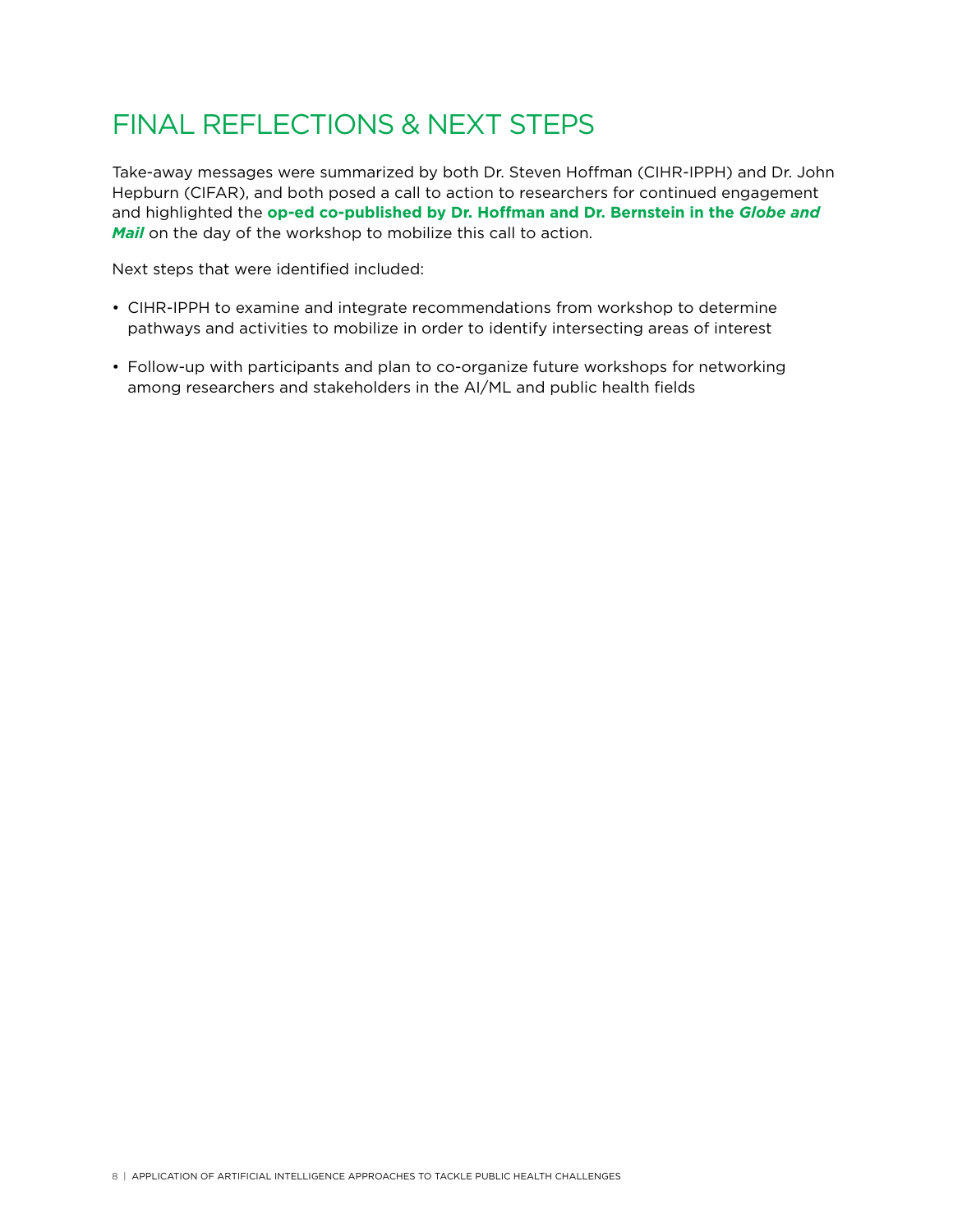## APPENDICES

**Appendix A: Workshop Agenda**

**Appendix B: Workshop Participant List**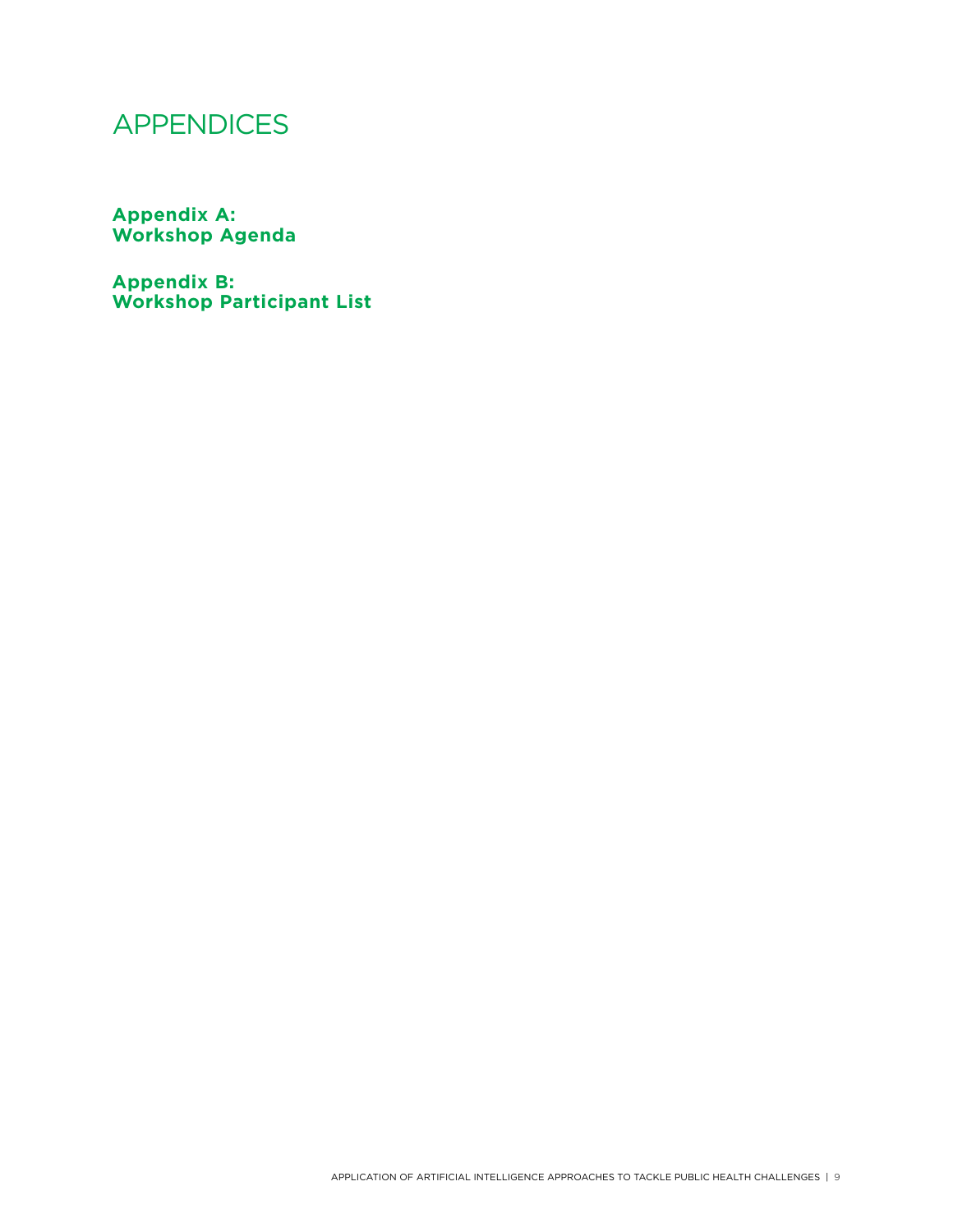



**CIHR** | Canadian Institutes of Instituts de recherche<br>en santé du Canada

### **APPLICATION OF ARTIFICIAL INTELLIGENCE APPROACHES TO TACKLE PUBLIC HEALTH CHALLENGES**

### **IPPH-CIFAR Joint Workshop | Meeting Agenda**

Friday January 19, 2018 | CIFAR (MaRS Centre, West Tower, Suite 505) 661 University Avenue, Toronto, ON

#### **WORKSHOP OBJECTIVES:**

- Generate priority research questions that would benefit from using machine learning and artificial intelligence approaches at the intersection of public health
- Catalyze linkages and interactions between interdisciplinary researchers to generate cross-disciplinary collaborations and discuss how such networks can be supported
- Mobilize the development of grant proposals in this innovative field

| <b>TIME</b>     | <b>AGENDA ITEM</b>                                                                                                                                                                                                                     | LEAD(S)                                                                                                                                              |  |
|-----------------|----------------------------------------------------------------------------------------------------------------------------------------------------------------------------------------------------------------------------------------|------------------------------------------------------------------------------------------------------------------------------------------------------|--|
| $8:45 - 9:00$   | <b>Registration &amp; Breakfast</b>                                                                                                                                                                                                    |                                                                                                                                                      |  |
| $9:00 - 9:25$   | Welcome and Introductions<br>• Background, Meeting Purpose<br>and Objectives of Workshop<br>• Review Agenda                                                                                                                            | Alan Bernstein (CEO & President, CIFAR)<br><b>Steven Hoffman</b> (Scientific Director, CIHR-IPPH)                                                    |  |
| $9:25 - 9:55$   | Setting the Stage<br>• Inspirational talks from AI and<br>PPH perspectives                                                                                                                                                             | John Brownstein (Chief Innovation Officer, Boston Children's<br>Hospital)<br><b>Anna Goldenberg</b> (Scientist, Genetics & Genome Biology, SickKids) |  |
| $9:55 - 10:30$  | Setting the Stage: Discussion/Q&A                                                                                                                                                                                                      | Moderator: Steven Hoffman (CIHR-IPPH)                                                                                                                |  |
| $10:30 - 10:50$ | <b>Activity: Three Corners</b>                                                                                                                                                                                                         |                                                                                                                                                      |  |
| $10:50 - 11:00$ | <b>Health Break</b>                                                                                                                                                                                                                    |                                                                                                                                                      |  |
| $11:00 - 11:45$ | Breakout 1 - Exciting Opportunities in Population and Public Health to apply AI Approaches<br>• Discuss opportunities for applications of AI in the PPH field                                                                          |                                                                                                                                                      |  |
| $11:45 - 12:30$ | Report Back and Discussion about Opportunities                                                                                                                                                                                         |                                                                                                                                                      |  |
| $12:30 - 1:30$  | Lunch                                                                                                                                                                                                                                  |                                                                                                                                                      |  |
| $1:30 - 2:30$   | Breakout 2 - Identify Challenges related to AI and PPH<br>• Discuss potential challenges stemming from applying AI methods to PPH                                                                                                      |                                                                                                                                                      |  |
| $2:30 - 3:15$   | Report Back and Discussion about Challenges                                                                                                                                                                                            |                                                                                                                                                      |  |
| $3:15 - 3:30$   | <b>Health Break</b>                                                                                                                                                                                                                    |                                                                                                                                                      |  |
| $3:30 - 4:15$   | Breakout 3 - Actions & Next Steps: What is Needed to Move Forward, and How?<br>• Identify ways to build capacity and develop networks, collaborators and stakeholder<br>engagement, funding ideas, policy actions, potential solutions |                                                                                                                                                      |  |
| $4:15 - 4:45$   | Report Back & Group Discussion on Actions and Next Steps<br>• Next steps and longer-term planning<br>• Brainstorm topics for future meetings or workshops                                                                              |                                                                                                                                                      |  |
| $4:45 - 5:00$   | Wrap-up and Adjournment                                                                                                                                                                                                                | Steven Hoffman (Scientific Director, CIHR-IPPH)<br>John Hepburn (VP, Research, CIFAR)                                                                |  |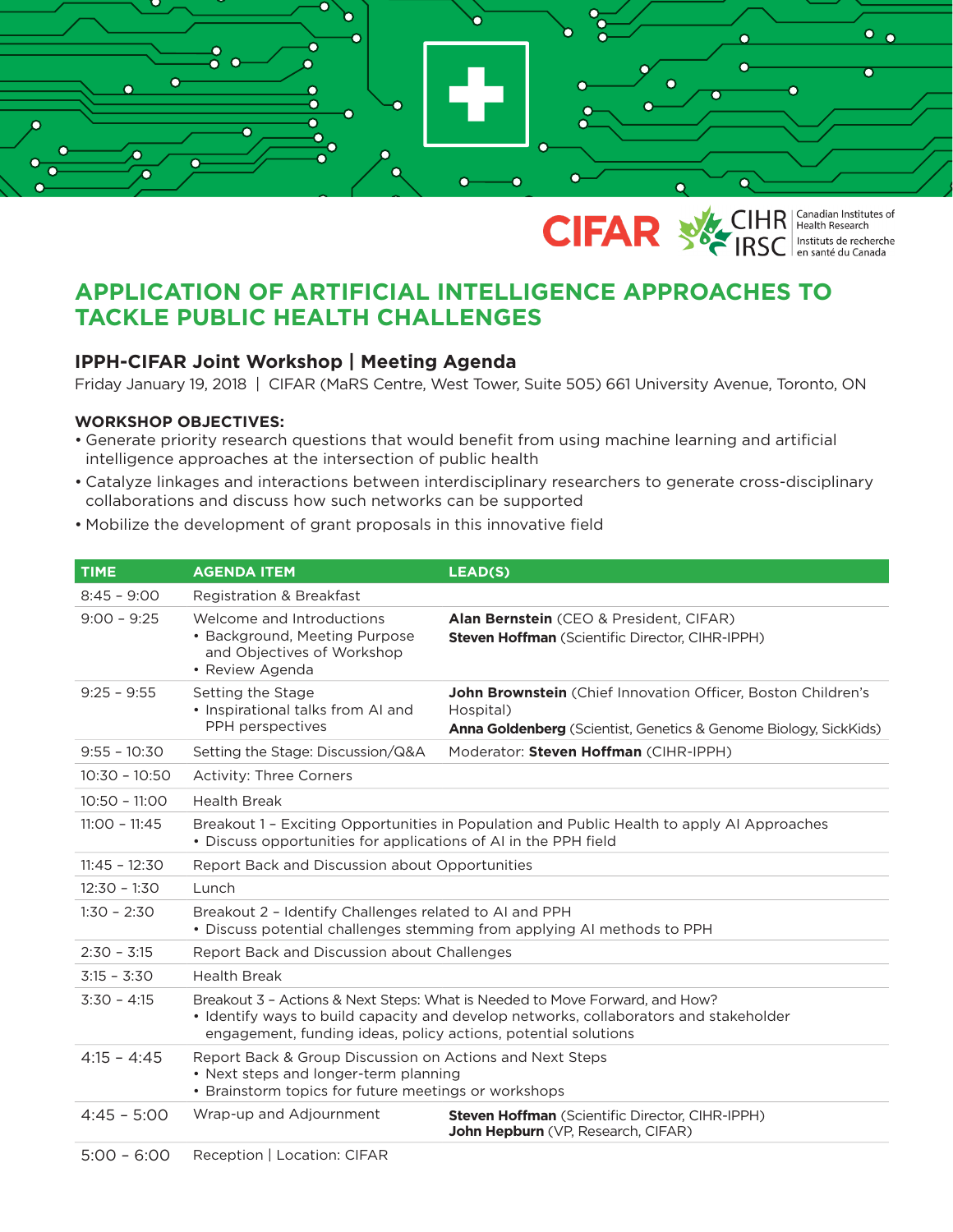



### **APPLICATION D'APPROCHES D'UTILISATION DE L'INTELLIGENCE ARTIFICIELLE POUR SURMONTER LES DÉFIS DE SANTÉ PUBLIQUE**

### **Atelier organisé conjointement par l'ISPP et l'Institut canadien de recherches avancées (ICRA) | Ordre du jour**

Vendredi 19 janvier 2018 | ICRA (Centre MaRS, tour Ouest, bureau 505) 661, avenue University, Toronto (Ontario)

#### **OBJECTIFS DE L'ATELIER**

- Générer des questions de recherche prioritaires qui puissent tirer profit d'approches d'utilisation de l'apprentissage machine et de l'intelligence artificielle en santé publique
- Susciter des liens et des interactions entre chercheurs de diférentes disciplines en vue de créer des collaborations interdisciplinaires et d'envisager des moyens de soutenir de tels réseaux
- Favoriser l'élaboration de propositions de recherche dans ce domaine novateur

| <b>HEURE</b>      | POINT À L'ORDRE DU JOUR                                                                                                                                                                                                                                                                                                                                                                       | <b>RESPONSABLE(S)</b>                                                                                                                                                                               |  |
|-------------------|-----------------------------------------------------------------------------------------------------------------------------------------------------------------------------------------------------------------------------------------------------------------------------------------------------------------------------------------------------------------------------------------------|-----------------------------------------------------------------------------------------------------------------------------------------------------------------------------------------------------|--|
| $8h45 - 9h$       | Inscription et déjeuner                                                                                                                                                                                                                                                                                                                                                                       |                                                                                                                                                                                                     |  |
| $9 h - 9 h 25$    | Mot de bienvenue et présentations<br>• Contexte, but de la rencontre et objectifs de l'atelier<br>• Ordre du jour                                                                                                                                                                                                                                                                             | Alan Bernstein (président et chef de la direction, ICRA)<br><b>Steven Hoffman</b> (directeur scientifique, ISPP des IRSC)                                                                           |  |
| $9 h 25 - 9 h 55$ | Préparer le terrain<br>• Discours inspirants selon les perspectives de<br>l'intelligence artificielle (IA) et de la santé publique<br>et des populations (SPP)                                                                                                                                                                                                                                | John Brownstein (chef de l'innovation, Hôpital pour<br>enfants de Boston)<br>Anna Goldenberg (scientifique en génétique et en<br>biologie du génome, Hôpital pour enfants de Toronto<br>[SickKids]) |  |
| 9 h 55 - 10 h 30  | Préparer le terrain : discussion et période de questions                                                                                                                                                                                                                                                                                                                                      | Animateur: Steven Hoffman (ISPP des IRSC)                                                                                                                                                           |  |
| 10 h 30 - 10 h 50 | Activité : les trois volets                                                                                                                                                                                                                                                                                                                                                                   |                                                                                                                                                                                                     |  |
| $10h50 - 11h$     | Pause santé                                                                                                                                                                                                                                                                                                                                                                                   |                                                                                                                                                                                                     |  |
| $11 h - 11 h 45$  | Séance en sous-groupes 1 - Possibilités prometteuses d'utilisation de l'IA en SPP<br>· Discussion sur les possibilités d'application d'approches d'IA dans le domaine de la santé publique et de la<br>santé des populations                                                                                                                                                                  |                                                                                                                                                                                                     |  |
| 11 h 45 - 12 h 30 | Compte rendu et discussion sur les possibilités                                                                                                                                                                                                                                                                                                                                               |                                                                                                                                                                                                     |  |
| 12 h 30 - 13 h 30 | Dîner                                                                                                                                                                                                                                                                                                                                                                                         |                                                                                                                                                                                                     |  |
| 13 h 30 - 14 h 30 | Séance en sous-groupes 2 - Cerner les défis entourant l'IA et la SPP<br>· Discussion sur les défis potentiels découlant de l'application des méthodes d'IA en SPP                                                                                                                                                                                                                             |                                                                                                                                                                                                     |  |
| 14 h 30 - 15 h 15 | Compte rendu et discussion sur les défis                                                                                                                                                                                                                                                                                                                                                      |                                                                                                                                                                                                     |  |
| 15 h 15 - 15 h 30 | Pause santé                                                                                                                                                                                                                                                                                                                                                                                   |                                                                                                                                                                                                     |  |
| 15 h 30 - 16 h 15 | Séance en sous-groupes 3 - Mesures à prendre et prochaines étapes : quelles sont les mesures à prendre pour<br>progresser, et comment faut-il les appliquer?<br>· Déterminer les moyens de développer les capacités et de créer des réseaux, de mobiliser les collaborateurs et<br>les intervenants, de trouver des idées de financement, des actions stratégiques et des solutions possibles |                                                                                                                                                                                                     |  |
| 16 h 15 - 16 h 45 | Compte rendu et discussion de groupe sur les mesures à prendre et les prochaines étapes<br>• Prochaines étapes et planification à long terme<br>· Remue-méninges sur des sujets à aborder lors de réunions ou d'ateliers futurs                                                                                                                                                               |                                                                                                                                                                                                     |  |
| 16 h 45 - 17 h    | Conclusion et levée de la séance                                                                                                                                                                                                                                                                                                                                                              | Steven Hoffman (directeur scientifique, ISPP des IRSC)<br>John Hepburn (vice-président à la recherche, ICRA)                                                                                        |  |
| $17h - 18h$       | Réception   Endroit : ICRA                                                                                                                                                                                                                                                                                                                                                                    |                                                                                                                                                                                                     |  |